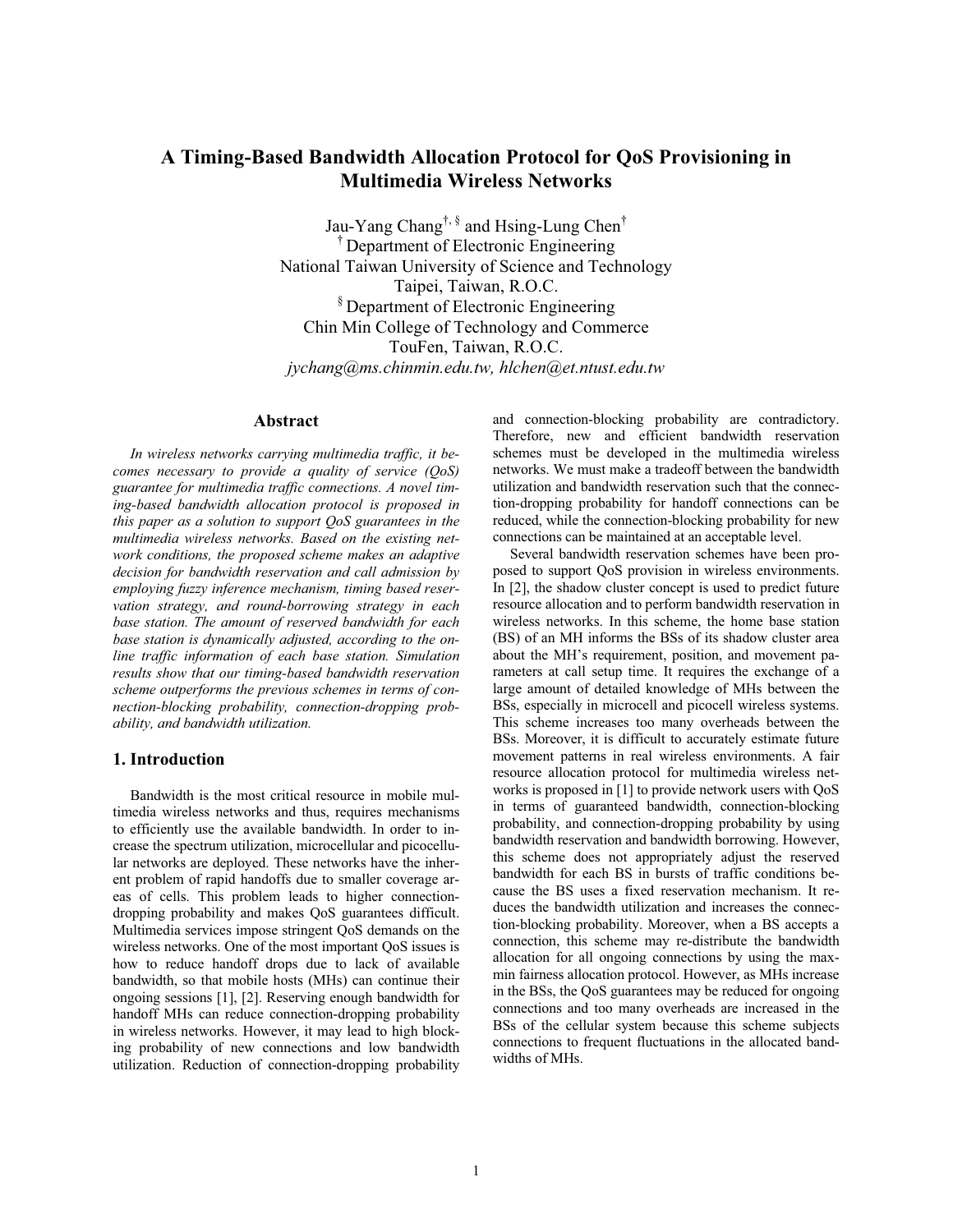This paper introduces a novel timing-based bandwidth allocation protocol that supports QoS guarantees in the next generation mobile multimedia wireless networks. In the proposed scheme, each BS makes an adaptive decision for bandwidth reservation by employing fuzzy inference mechanism and timing based reservation strategy. The amount of reserved bandwidth for each BS is dynamically adjusted, according to the on-line traffic information of each BS. The timing based reservation strategy makes the system more responsive to the current traffic conditions, providing efficient bandwidth reservation for the handoff connections. The control of bandwidth reservation is adaptive under overloading traffic conditions, thus can effectively deal with sudden traffic surges.

Multimedia traffic is a combination of both real-time (Class I) and nonreal-time (Class II) traffic. Real-time traffic includes voice and video while data and graphics make up nonereal-time traffic. We design efficient call admission control algorithms for real-time and nonreal-time traffic, according to the different multimedia services. In order to provide the efficient bandwidth re-distribution in a BS, we employ a round-borrowing strategy to reduce the overhead of bandwidth reconfiguration and to satisfy QoS requirements of ongoing MHs in cellular systems. On-line bandwidth reservation scheme does not require prediction of future traffic intensity and user mobility. This approach has significantly lower complexity and system overhead than mobility oriented methods. Our proposed scheme is an adaptive and on-line mechanism. It only requires minimal computational overhead in each BS, and no communication overhead between neighboring BSs to request and release reservations.

The rest of this paper is organized as follows. In Section 2, we present our assumed model of wireless networks. In Section 3, the proposed scheme is illustrated in detail. In Section 4, we present a description of our simulation model and analyze the comparative evaluation results of the proposed scheme through simulations. Finally, some conclusions are given in Section 5.

#### **2. System Model**

We consider a mobile multimedia wireless network with a cellular network infrastructure. Each cell contains a BS that needs to allocate and reserve bandwidth for MHs, and communicates with other BSs. In this paper, it is assumed that when an MH requests a new connection or moves into a new cell, the following parameters are provided: 1) The traffic class (I or II). 2) The required bandwidth for the connection. 3) The minimum required bandwidth for the connection. This parameter represents the smallest amount of bandwidth that the connection can be assured of a certain acceptable QoS, e.g., the smallest encoding rate of its codec [1].

In the proposed scheme, we use the fuzzy techniques to reduce the connection-blocking probability and connection-dropping probability, while increasing the bandwidth utilization for QoS sensitive mobile multimedia wireless networks. Fuzzy logic systems have been widely applied



**Figure 1. Block diagram of fuzzy system** 

to deal with call admission control problems in ATM networks [3]. Fuzzy logic controller can incorporate domain knowledge from existing techniques and can be used to control a complex system. The main advantage of fuzzy set theory is that it excels in dealing with real-world imprecision, and the fuzzy approach presents a great ability to adapt itself to dynamic, imprecise, and bursts environments. Figure 1 shows the block diagram of fuzzy system. Information to the fuzzy system first enters the *Fuzzifier*, where it is fuzzified. The fuzzifier is a mapping from an observed input to a fuzzy set with membership function. The fuzzified data is passed to the *Inference Engine*. The Inference Engine matches the fuzzified data against a set of *Fuzzy Rule Base* using inference methods to produce output fuzzy sets. The fuzzy rule base is a control knowledge-base characterized by a set of linguistic statements in the form of "IF-THEN" rules that describe a fuzzy logic relationship between inputs and outputs. The output fuzzy sets are then passed to the *Defuzzifier* which computes a crisp output value by the center of gravity method [4].

#### **3. Proposed Bandwidth Reservation Scheme**

## **3.1 Fuzzy Inference Mechanism**

In the proposed scheme, we define two parameters as input fuzzy sets. The fuzzy inference engine utilizes the *CDP* and *BOBI* as input fuzzy parameters, where *CDP* is connection-dropping probability and *BOBI* is the bandwidth rate of *hand-in* and *hand-out* connections within each time interval in the cell. The request for an incoming handoff MH in the cell is called *hand-in* connection and the request for an outgoing handoff MH in the cell is called *hand-out* connection. Let  $H_{u,c}$  and  $D_{u,c}$ , respectively, be the number of hand-in connections and the number of dropping connections within the time interval *u* in the cell *c*. The time interval *u* is  $[t_0 - t_l, t_0]$ , where  $t_0$  is the current time and  $t_l$  is the length of time interval. The *CDP* can be expressed by

$$
CDP = \frac{D_{u,c}}{H_{u,c}} \tag{1}
$$

Let  $B_{i_m, u, c}$  and  $B_{o_i, u, c}$ , respectively, be the required bandwidth of the *mth* hand-in connection and released bandwidth of the *nth* hand-out connection within the time interval *u* in the cell *c*. If there are *M* hand-in connections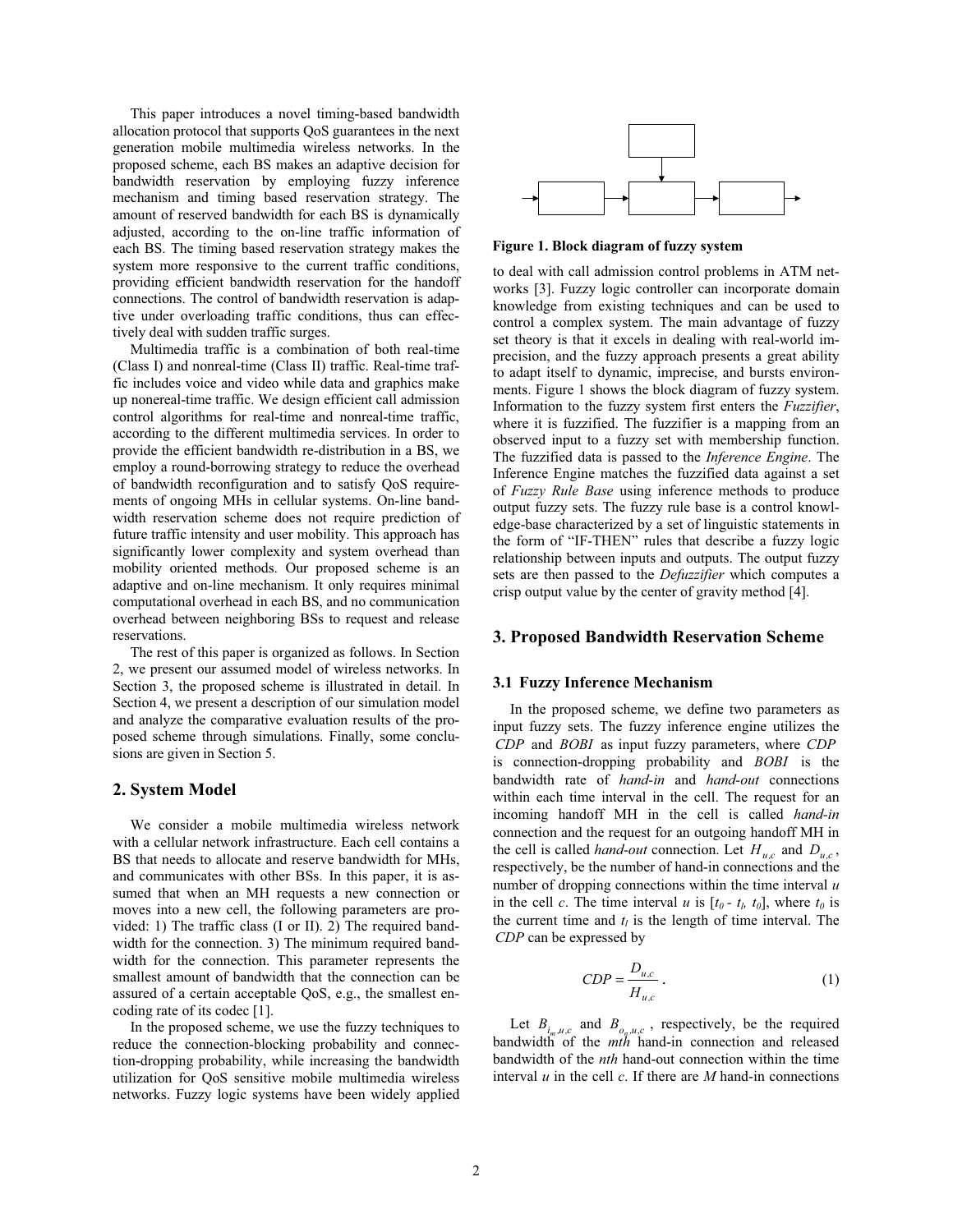and *N* hand-out connections within the time interval *u* in the cell *c*. The *BOBI* can be expressed by

$$
BOBI = \frac{\sum_{n=1}^{N} B_{o_n, u, c} - \sum_{m=1}^{M} B_{i_m, u, c}}{\max \left\{ \sum_{n=1}^{N} B_{o_n, u, c}, \sum_{m=1}^{M} B_{i_m, u, c} \right\}}.
$$
 (2)

The input fuzzy parameter *BOBI* represents bandwidth variation of MHs moving into and departing from the cell *c* within the time interval *u*. If *BOBI* is a negative value, it means that the sum of required bandwidths of hand-in MHs is larger than the sum of released bandwidths of hand-out MHs within the time interval *u* in the cell *c*. The value of time interval *u* may be chosen based on the real operation of system (e.g.,  $u = 60$  sec).

The fuzzy sets for *CDP* take the linguistic variables *Low*, *Medium*, and *High* which are represented below by the membership functions  $\mu_{A_1}$ ,  $\mu_{A_2}$ , and  $\mu_{A_3}$ , respectively, over the interval  $[0, 1]$ :

$$
\mu_{A_1}(x) = \begin{cases}\nI, & \text{if } x \le 0, \\
(0.25 - x)/0.25, & \text{if } 0 < x < 0.25, \\
0, & \text{if } x \ge 0.25,\n\end{cases}
$$
\n
$$
\mu_{A_2}(x) = \begin{cases}\n0, & \text{if } x \le 0, \\
x/0.25, & \text{if } 0 < x < 0.25, \\
(0.5 - x)/0.25, & \text{if } 0.25 \le x < 0.5, \\
0, & \text{if } x \ge 0.5,\n\end{cases}
$$
\n
$$
\mu_{A_3}(x) = \begin{cases}\n0, & \text{if } x \le 0.25, \\
(x - 0.25)/0.25, & \text{if } 0.25 < x < 0.5, \\
I, & \text{if } x \ge 0.5,\n\end{cases}
$$

where  $x \in [0, 1]$ .

In a similar way, the linguistic variables for *BOBI* are *Negative*, *Center*, and *Positive* with membership functions  $\mu_{B_1}$ ,  $\mu_{B_2}$ , and  $\mu_{B_3}$ , respectively, over the interval [-1, 1]:

$$
\mu_{B_l}(x) = \begin{cases}\nI, & \text{if } x \le -l, \\
-x, & \text{if } -l < x < 0, \\
0, & \text{if } x \ge 0,\n\end{cases}
$$
\n
$$
\mu_{B_2}(x) = \begin{cases}\n0, & \text{if } x \le -l, \\
(x + l), & \text{if } -l < x < 0, \\
(l - x), & \text{if } 0 \le x < l, \\
0, & \text{if } x \ge l,\n\end{cases}
$$
\n
$$
\mu_{B_3}(x) = \begin{cases}\n0, & \text{if } x \le 0, \\
x, & \text{if } 0 < x < l, \\
l, & \text{if } x \ge l,\n\end{cases}
$$

where  $x \in [-1, 1]$ .

In order to get a crisp output value that gives a calculation of bandwidth reservation for a BS, an output parameter called the reservation-factor is defined. The fuzzy linguistic variables for the output parameter *Reservation-* *Factor* are *Small*, *Middle*, and *Large* which are represented by the membership functions  $\mu_{C_1}$ ,  $\mu_{C_2}$ , and  $\mu_{C_3}$ , respectively, over the interval [-1, 1]:

$$
\mu_{C_i}(x) = \begin{cases} l, & \text{if } x \leq -l, \\ -x, & \text{if } -l < x < 0, \\ 0, & \text{if } x \geq 0, \end{cases}
$$

$$
\mu_{C_2}(x) = \begin{cases} 0, & \text{if } x \leq -l, \\ (x+l), & \text{if } -l < x < 0, \\ (l-x), & \text{if } 0 \leq x < l, \\ 0, & \text{if } x \geq l, \end{cases}
$$

$$
\mu_{C_3}(x) = \begin{cases} 0, & \text{if } x \leq 0, \\ x, & \text{if } 0 < x < l, \\ l, & \text{if } x \geq l, \end{cases}
$$

where  $x \in [-1, 1]$ .

Fuzzy logic uses linguistic variables to map the input fuzzy variables to the output fuzzy variable. This is carried out by using fuzzy IF-THEN rules. The input and output fuzzy sets are correlated to produce the fuzzy rules for the inference engine described as follows:

- **Rule 1: IF** *CDP* is *Low* and *BOBI* is *Negative,* **THEN** *Reservation-Factor* is *Middle,*
- **Rule 2: IF** *CDP* is *Medium* and *BOBI* is *Negative,* **THEN** *Reservation-Factor* is *Large,*
- **Rule 3: IF** *CDP* is *High* and *BOBI* is *Negative,* **THEN** *Reservation-Factor* is *Large,*
- **Rule 4: IF** *CDP* is *Low* and *BOBI* is *Center,* **THEN** *Reservation-Factor* is *Small,*
- **Rule 5: IF** *CDP* is *Medium* and *BOBI* is *Center,* **THEN** *Reservation-Factor* is *Middle,*
- **Rule 6: IF** *CDP* is *High* and *BOBI* is *Center,* **THEN** *Reservation-Factor* is *Large,*
- **Rule 7: IF** *CDP* is *Low* and *BOBI* is *Positive,* **THEN** *Reservation-Factor* is *Small,*
- **Rule 8: IF** *CDP* is *Medium* and *BOBI* is *Positive,* **THEN** *Reservation-Factor* is *Small,*
- **Rule 9: IF** *CDP* is *High* and *BOBI* is *Positive,* **THEN** *Reservation-Factor* is *Middle.*

By using the center of gravity method, the crisp reservation-factor can be made. The variation of reservationfactor represents the change in traffic conditions. It not only makes the system responsive to the bursts of traffic conditions, but also gets the bandwidth reservation more efficiently. For example, suppose that we measure two input parameters *CDP* and *BOBI* from  $t_1$  to  $t_5$  shown in Table 1. The crisp reservation-factor is dynamically adjusted by employing the fuzzy inference. Figure 2 shows the reservation-factor versus *CDP* and *BOBI* in this case. The variation of reservation-factor is from -0.65 to 0.26. It means that the change in traffic conditions is from light traffic load to heavy traffic load. Similarly, Table 2 and Figure 3 show that the traffic load is uniformly distributed. The variation of reservation-factor is only from -0.18 to - 0.1. It represents less traffic fluctuations in the BS. The reservation-factor brings an immediate response on the traffic conditions. Hence the proposed scheme makes the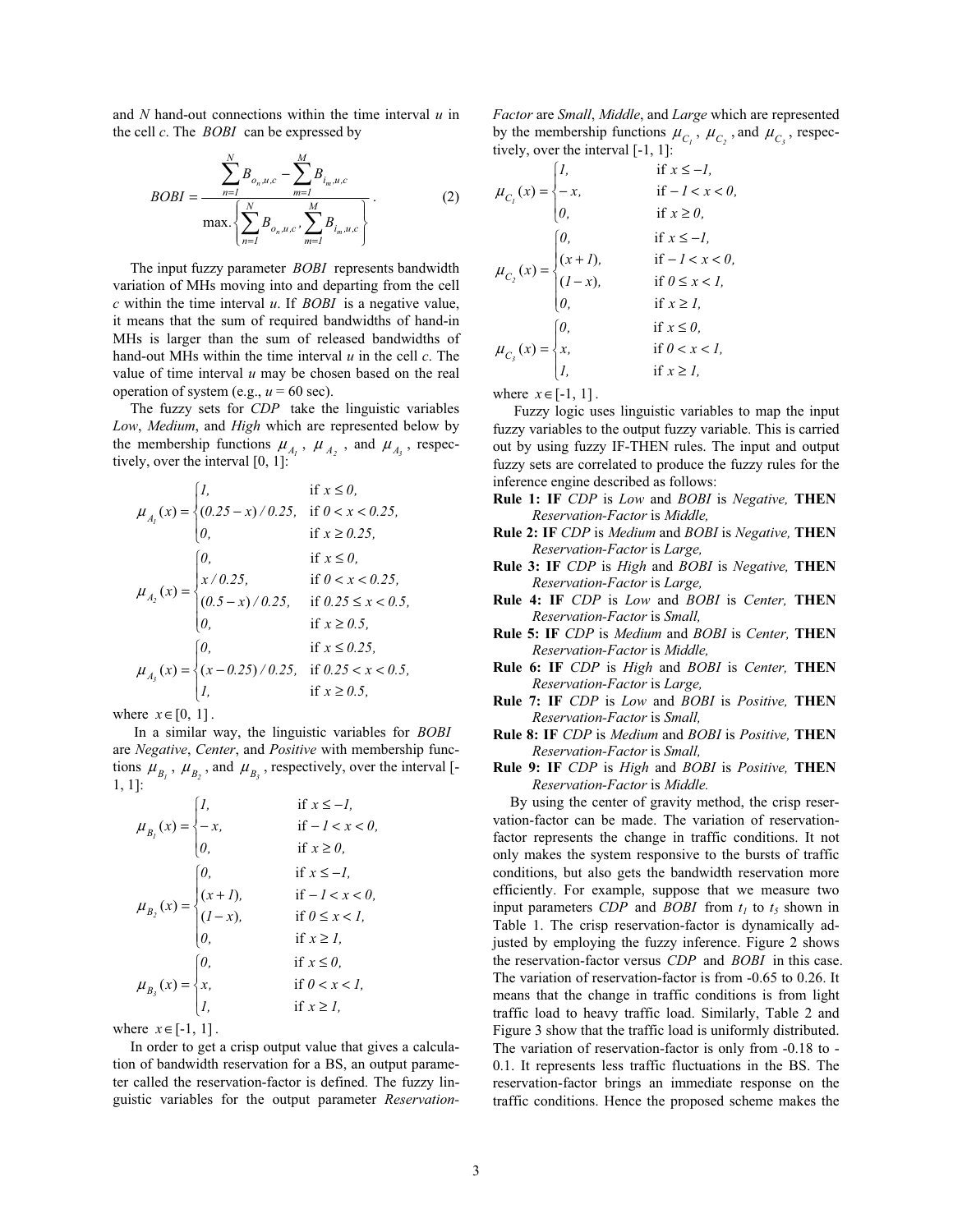**Table 1. Example of bursts traffic** 

|                    |         |       |        | l 4      |      |
|--------------------|---------|-------|--------|----------|------|
| ™P                 |         | 0.03  | 0.     | $_{0.2}$ | 0.25 |
| <i>BOBI</i>        |         | 0.2   | $-0.1$ | $-0.3$   |      |
| Reservation-factor | $-0.65$ | -0.47 |        | ) 02     |      |
|                    |         |       |        |          |      |



**Figure 2. Reservation-factor versus CDP and BOBI (bursts traffic)** 

efficient bandwidth reservation according to the reservation-factor.

## **3.2 Timing based reservation strategy**

The timing based reservation strategy is employed to calculate the amount  $\frac{1}{2}$  reserved bandwidth based on the crisp reservation-factor and network conditions. The basic idea of this strategy is  $\overline{\mathbf{B}}$  hat a reservation system with lower complexity does not require advance knowledge or prediction of future traffic intensity and user mobility. This strategy makes lower system overhead and causes control decisions of bandwidth reservation in real time. In this framework, the BSs record the requested bandwidths of MHs within each time interval. Let  $R_{c_{n+1}}$  denote the amount of new reserved bandwidth for the next time and  $R_{c_n}$  the amount of reserved bandwidth at the current time in the BS of cell *c*. Then, the  $R_{c_{n+1}}$  can be calculated by

$$
R_{c_{n+1}} = \left(\frac{1-\beta_c}{2}\right) R_{c_n} + \left(\frac{1+\beta_c}{2}\right) B_{u,c},
$$
 (3)

where  $\beta_c$  is the crisp reservation-factor and  $B_{u,c}$  is the amount of hand-in requested bandwidth within the time interval *u* in the BS of cell *c.* The reservation-factor controls the relative weights for the recent and past traffic histories. If the mobility of MHs is uniformly distributed, the new reserved bandwidth for the next time in the BS of cell *c* can rely on the current reserved bandwidth  $(R<sub>c</sub>)$ . However, when the traffic distribution is non-uniform, due to the temporal traffic fluctuations, the new reserved bandwidth for the next time in the BS of cell *c* should depend on recent requested bandwidths of hand-in connections ( $B_{u,c}$ ). We decide the value of  $\beta_c$  by considering the current network traffic conditions. Hence the value of

**Table 2. Example of uniform traffic** 

| ™P                 |         |         |        |        |        |
|--------------------|---------|---------|--------|--------|--------|
| <b>BOBI</b>        |         |         | $-0$ . | $-0.2$ | $-0.2$ |
| Reservation-factor | $-0.18$ | $-0.18$ |        |        |        |



#### **Figure 3. Reservation-factor versus CDP and BOBI (uniform traffic)**

reservation-factor  $\beta_c$  can affect the network performance significantly.

For efficient bandwidth utilization, the control decisions of bandwidth reservation must be dynamically adjustable. In our proposed scheme, we take into account the existing network conditions. The amount of reserved bandwidth for each BS is dynamically adjusted, according to the on-line traffic information of each BS. It reserves bandwidth only when necessary. So the BSs make bandwidth reservation efficiently. The timing based reservation strategy makes the system more responsive to the current traffic conditions, providing efficient bandwidth reservation for the handoff connections. Therefore, the connection-dropping probability can be reduced.

#### **3.3 Round-borrowing strategy**

A fair resource allocation protocol subjects connections to frequent fluctuations in the allocated bandwidths of MHs [1]. When a BS accepts or releases a connection, this scheme may re-distribute the bandwidth allocation for all ongoing connections. However, as MHs increase in the BSs, it increases too many overheads in the BSs of the cellular system. In order to provide the efficient bandwidth re-distribution in a BS, the round-borrowing strategy is employed to re-adjust the allocated bandwidth of MHs when bandwidth is borrowed or returned.

In this strategy, each BS uses the hand-in times and borrowable bandwidths of MHs to establish a round-queue. When the BS does not have enough residual bandwidth to provide a handoff connection, the borrowable bandwidths of MHs will be borrowed. Thus, the borrowed MHs will temporarily have to give up a certain amount of allocated bandwidth. The borrowable bandwidths of MHs are selected from the round-queue in order, according to the hand-in times of MHs. We employ two pointers to indicate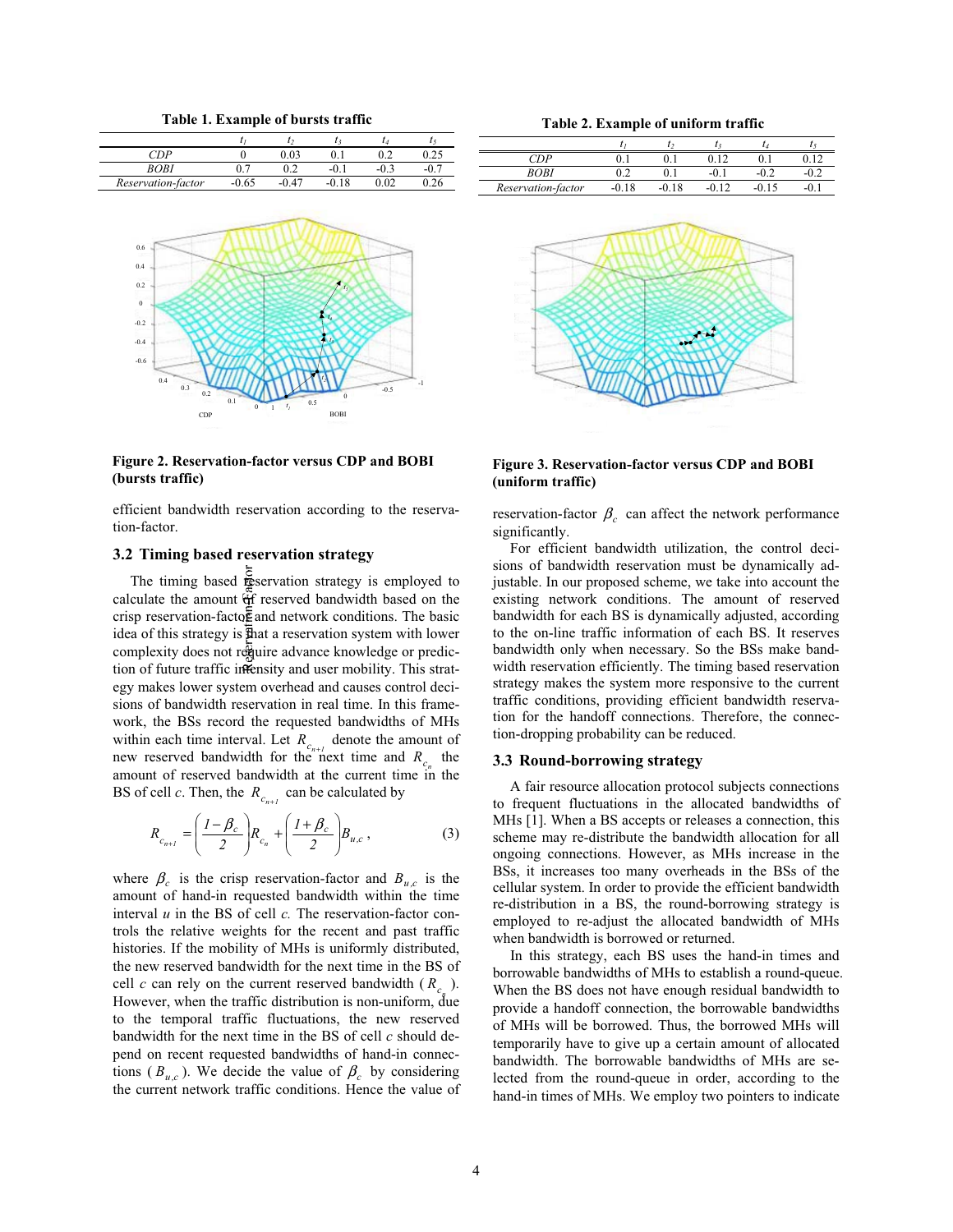

**Figure 4. Connection-blocking probability** 

location of borrowed and returned. On the one hand the borrowed pointer indicates a starting location where the borrowable bandwidth of MH can be borrowed, and on the other the returned pointer indicates a starting location where the borrowed bandwidth can be returned to the MH. We assume that MHs  $x_1, \ldots, x_m$  come to the cell in order. Let  $b_m$  denotes the borrowable bandwidth of MH  $x_m$ , which can be expressed by

$$
b_m = B_{x_m} - B_{x_m, min}, \qquad (4)
$$

where  $B_{x_m}$  is the required bandwidth of MH  $x_m$  and  $B_{x_m, min}$  is the minimum required bandwidth of MH  $x_m$ . Let  $W_c^{\mu\nu}$  denotes the total amount of borrowable bandwidth in cell *c*. If there are *M* MHs in the cell *c*, the  $W_c$  can be expressed by

$$
W_c = \sum_{m=1}^{M} b_m \tag{5}
$$

When an MH terminates, the borrowed bandwidth will be returned. It must be returned to the MHs  $x_1, \ldots, x_m$  in order. Hence only a few connections must be redistributed. This strategy provides the efficient bandwidth re-distribution and reduces the overhead of bandwidth reconfiguration in cellular systems.

#### **3.4 Call Admission Control Algorithms**

The main goal of call admission control algorithms are employed to control whether the connections can be served or not. When MH *x* requests a new connection in the cell *bj*, the BS of cell *bj* tries to admit this request by using the available bandwidth. If the available bandwidth is not sufficient for the new connection, the new connection is blocked. Otherwise, the BS of cell *bj* examines whether the reservation factor is large or not, according to the fuzzy inference. If there is a high reservation-factor  $(\beta_{bi})$  in the BS of cell *bj* (e.g.,  $\beta_{bi} > 0.6$ ), then the new connection will be blocked. Otherwise, the BS accepts the new connection and allocates bandwidth for the new connection of MH *x*.

When MH *x* moves from cell *bj* to the cell *bk*, the BS of cell *bj* releases allocated bandwidth of the MH *x*, and exe-



**Figure 5. Connection-dropping probability** 

cutes the round-borrowing strategy to return the borrowed bandwidth and to re-distribute the allocated bandwidths of MHs. There are two classes of the call admission control algorithms for handoff connection in the cell *bk*, according to the traffic class of MH *x*. If the handoff connection of MH *x* is real-time data traffic, the BS of cell *bk* checks whether the available bandwidth plus reserved bandwidth  $(R_{bk_n})$  and total amount of borrowable bandwidth  $(W_{bk})$ is sufficient or not. If the minimum required bandwidth for handoff connection of MH *x* is not sufficient, the BS of cell *bk* drops the handoff connection of MH *x*. Otherwise, the BS of cell *bk* accepts the connection and allocates the corresponding bandwidth for the handoff connection of MH *x*. If the borrowable bandwidth will be used for MH *x*, the BS of cell *bk* executes the round-borrowing strategy to borrow the borrowable bandwidth and to re-distribute the allocated bandwidths of MHs. If the handoff connection of  $MH x$  is nonreal-time data traffic, it is dropped only when there is no residual bandwidth for the MH *x* in the BS of cell *bk.* If there is not any available bandwidth and borrowable bandwidth ( $W_{bk}$ ) in the BS of cell *bk*, the BS of cell *bk* drops the handoff connection of MH *x*. Otherwise, the BS of cell *bk* accepts the connection and allocates the corresponding bandwidth for the handoff connection of MH *x*. If the borrowable bandwidth will be used for MH *x*, the BS of cell *bk* executes the round-borrowing strategy to borrow the borrowable bandwidth and to re-distribute the allocated bandwidths of MHs.

#### **4. Performance Analysis**

In this section, we present performance analysis for the proposed scheme. We describe our simulation model and illustrate the simulation results, comparing our scheme with the existing fair resource allocation protocol [1]. In our simulation model we have the following assumptions.

1) The simulation environment is composed of 100 cells and available bandwidth of each cell is 30 Mb/s, each cell keeping contact with its six neighboring cells. The distance between two BSs is 1 km.